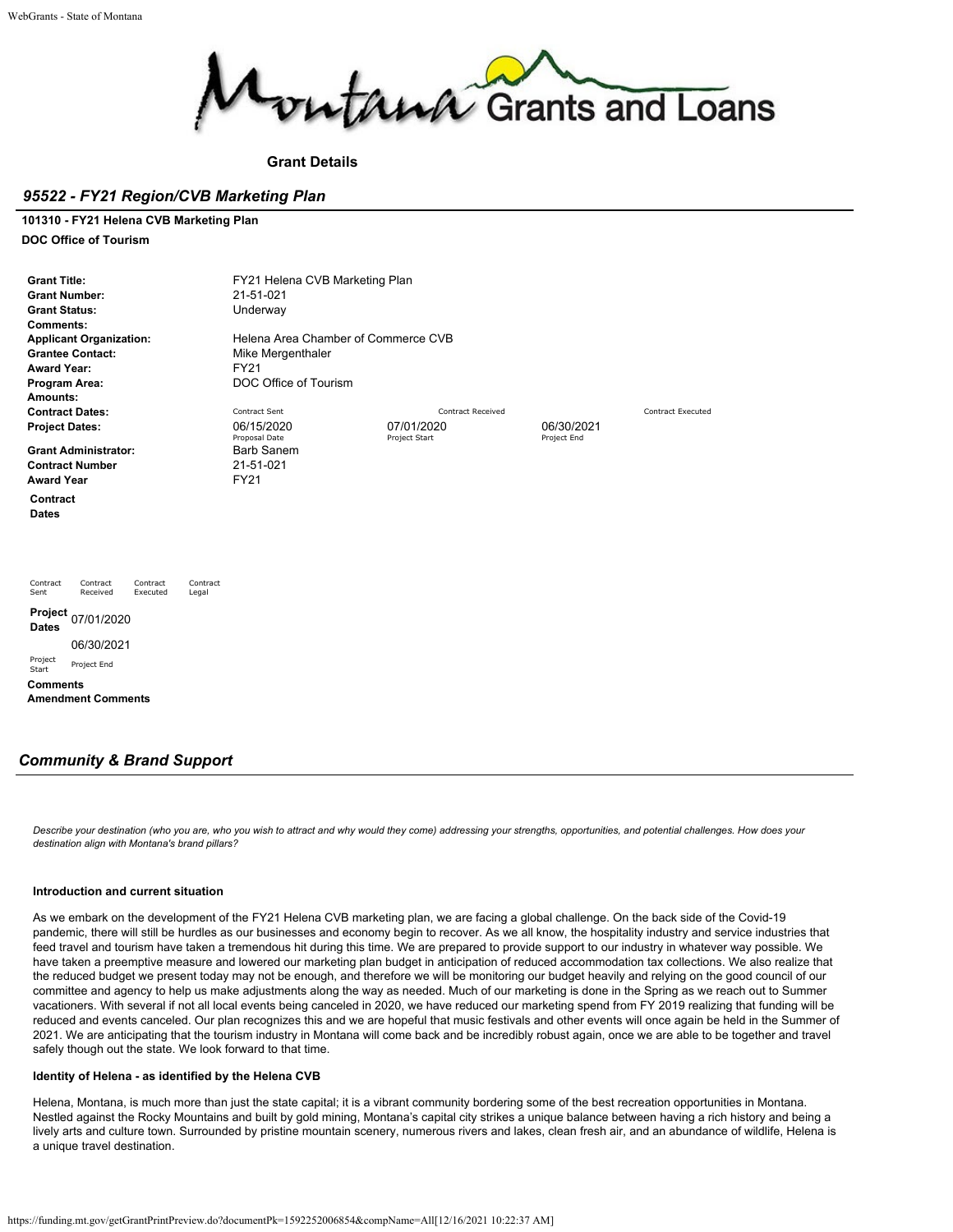As a tourist destination, Helena offers the following strengths and resources:

- Arts and culture, such as Grandstreet Theatre, Montana Shakespeare Company, Great Northern Carousel, Holter Museum of Art, Myrna Loy Center for the Performing and Media Arts, Archie Bray Foundation for the Ceramic Arts, ExplorationWorks, Clay Arts Guild of Helena, Cathedral of Saint Helena, Carroll College, Queen City Ballet, Helena Symphony Orchestra and Chorale, and Civic Center events.
- Helena has received several designations that make it desirable to visitors, including International Mountain Bicycling Association Ride Center, Rand McNally Best of the Road for Geocaching, USA Today's 10<sup>th</sup> Best State Capital Worth Visiting, and many more.
- Helena is central to Montana history with historical attractions such as Montana's Museum at the Montana Historical Society, "Montana's Most Historic Mile" Last Chance Gulch, Original Governor's Mansion, Historic Mansion District, Reeder's Alley, nearby ghost towns, Gates of the Mountains, Lewis and Clark Trail, Montana Military Museum, Montana's State Capitol Building, and the Last Chance Tour Train.
- Outdoor recreation abounds with fishing, hunting, hiking, camping, boating, rafting, downhill and cross-country skiing, snowmobiling, mountain biking, golfing, and horseback riding. Visitors can enjoy Gates of the Mountains, the mighty Missouri River, Holter Lake, Canyon Ferry Lake, Hauser Lake, Spring Meadow Lake, Great Divide Ski Area, Montana WILD, and over 80 miles of trails on readily accessible public lands.
- Conveniently and centrally located, Helena is a perfect stop for activities and overnight stays for those traveling between Glacier and Yellowstone National Parks and for Canadians and snowbirds heading south.
- Special events and festivals throughout the year, including the Last Chance Stampede and Rodeo, Governor's Cup Race, Trail Rider, Farmers Market, Downtown Helena's Art Walks and Wednesday's Alive at Five, Symphony Under the Stars, Meadowlark Music Festival, Last Chance Music Fest, Hikes, Bikes and Brews Music Festival, Mondays at the Myrna Loy Center, Made in Montana Trade Show, Montana Mucker, state sports tournaments, and many other regional events.
- Helena has the most nonprofits per capita than any other population center in Montana. This focus on civic involvement and social service creates an inviting community.

#### **Helena's marketing efforts are often challenged by the following weaknesses and critical issues identified by the CVB:**

- The cost of airfare and flexibility of connections is a concern for travelers
- Limited public transportation, both from outside and inside the city of Helena
- Limited large-scale convention and event facilities
- Limited signage directing visitors to Helena attractions on interstate highways and within the city Signage is a project included in the Helena Downtown Master Plan
- Helena events are seeing increased competition from other Montana towns' events
- Helena is working to secure High School events such as State Cross Country, Soccer and other events that fit into the limited infrastructure and space availability in the community
- Lack of extended store, shopping, and attraction hours to accommodate tourists
- While still an issue, store owner education and downtown events have made headway into resolving this challenge
- With the Covid-19 pandemic, the Helena CVB is bracing for diminished funding and a slow start up to travel and toursim as we navigate the coming year.

#### **Montana's Brand Pillars perfectly match with Helena and what it offers visitors.**

#### *More spectacular unspoiled nature than anywhere else in the lower 48.*

Its location, nestled against the Rocky Mountains and opening into a lush valley, highlights the spectacular unspoiled nature that can be found just outside the city limits. Helena is surrounded by pristine mountains, rivers, and lakes. With over 80 miles of trails on Helena's South Hills, nearby public land, and Gates of the Mountains, visitors can escape into an outdoors that is still very much like it was when Lewis and Clark first set eyes on it.

#### *Vibrant and charming small towns that serve as gateways to natural wonders.*

Named one of the Best Small Arts Towns, Helena has all the amenities of a big city but with a small-town feel. In addition to its rich history and culture, visitors will find biking and hiking trails, blue-ribbon fishing, and water recreation opportunities just outside city limits.

#### *Breathtaking experiences by day, relaxing hospitality at night.*

Whether it is the panoramic views from atop MacDonald Pass or watching a resident artist create their next piece at Archie Bray, Helena offers visitors unique and breathtaking experiences that can't be found elsewhere. Stroll along the walking mall to explore the many local shops. Or relax and enjoy some Helena flavor at a local restaurant, brewery, or distillery. At night, visitors can choose from historic bed and breakfasts or established hotels offering hometown Montana hospitality.

#### **Describe your destination.**

The Helena CVB addresses the three-phase decision process across its marketing plan with various tactics implemented to provide a smooth process throughout the target's travel planning.

#### *Inspiration*

In the Inspiration phase, the target audience will be made aware of Helena's attributes, inspiring a desire to visit Helena. Select tactics in the marketing plan address this phase by featuring information about Helena, promoting key attributes that interest target markets, and utilizing vivid high-quality imagery. The tactics involved in the marketing plan that are part of the Inspiration phase include:

- Consumer Advertising: The Helena CVB will develop a strategic media plan that utilizes MOTBD co-ops, Wendt-facilitated co-ops, and placement within publications that reach the target markets. Ads highlight activities with a strong call to action and striking imagery.
- Digital Advertising: The Helena CVB will develop a strategic digital media plan that targets markets with interest in the attributes of Helena. Digital ads will include eye-catching images that encourage engagement with links to specific pages with relevant content within Helenamt.com. Portions of the digital campaign will also include targeted video messages and native content to drive interest.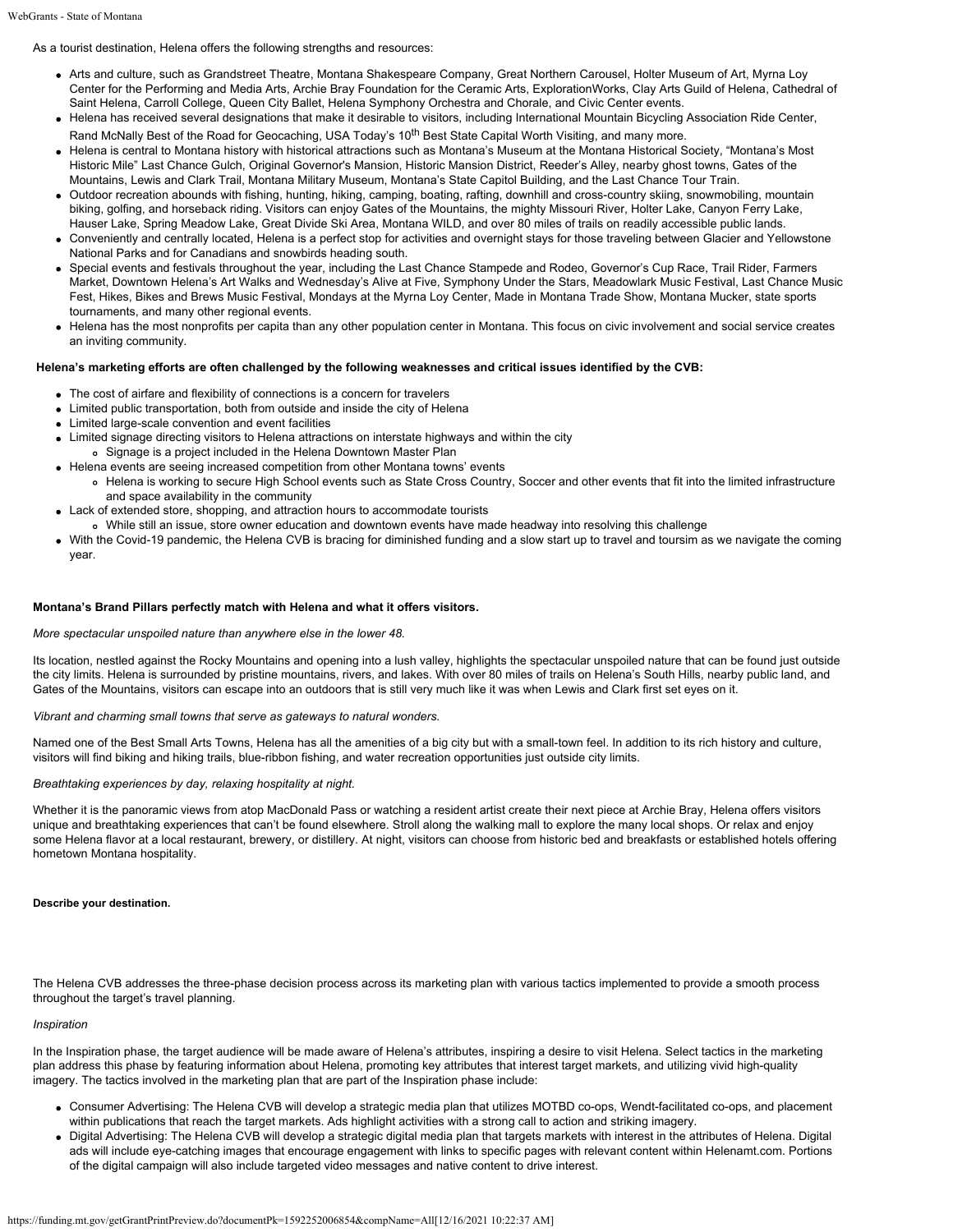- Public Relations: The Helena CVB will seek out opportunities with national and regional publications as well as freelance writers/photographers to help generate stories about Helena. This will be accomplished by reaching out to magazine editors, responding to media inquiries, and pitching of special events or new opportunities for visitors to Helena. The CVB will also provide support to the Helena TBID, Southwest Montana and Montana Office of Tourism and Business Development, if needed, to support their public relations efforts whenever possible.
- Photo Library: The Helena CVB continues to build its photo library which includes hero shots and photos highlighting activities in and around Helena. It is used for advertising, media inquiries, news releases, website, and social media.
- Video: Helena uses short-form video as an opportunity to highlight Helena's attributes and activities. The video messaging includes a strong call to action to visit Helena. Videos are being used for advertising, public relations, social media, and website content.
- Opportunity: It is important to have some reserved budget available for opportunities that may occur during the FY21 marketing year.

#### *Orientation*

In the Orientation phase, the target begins researching the details of their trip, including the route and mode of transportation. Select tactics in the marketing plan address this phase by highlighting Helena's convenient location both within the state and between Glacier National Park and Yellowstone National Park. The tactics in the marketing plan that are part of the Orientation phase include:

- Helenamt.com: The Helena CVB will continue to work with the Helena TBID to maintain a website that provides travelers with access to information they need to plan their trip from beginning to end. The website includes maps and a call out to Helena's convenient location between the parks, service and attraction directories, an event calendar, sample itineraries, and much more.
- Consumer Advertising: Beyond a strategic media plan, ads feature a call out to Helena's convenient location between the parks, and for fly market promotions, mention of Helena's Regional Airport.
- Visitor Guide: The Helena Travel Guide is an important piece in developing the traveler's intent to visit Helena. The travel guide is used in response to media inquiries and consumer advertising inquiries. It is distributed regionally and locally. The travel guide consists of maps, suggested routes, main attractions, dining options, breweries, distilleries, and local attractions.

#### *Facilitation*

In the Facilitation phase, the traveler is looking for things to see and do in Helena and along the way. Select tactics in the marketing plan address this phase by providing sample itineraries, day trips, and activities broken into easy-to-use categories. The tactics in the marketing plan that are part of the Facilitation phase include:

- Helenamt.com: The Helena CVB will continue to partner with the Helena TBID to maintain the site to include up-to-date sample itineraries, easy-tonavigate activities, and must-see landmarks.
- Official Visitors' Guide: Full of information and maps needed to explore Helena. These guides are available throughout Helena including lodging and popular attractions.
- Brochures: The Helena CVB developed a rack card brochure that highlights Helena's convenient location and main attractions. The brochure features hero shots and narrative copy about Helena and the surrounding area. The brochures are distributed along the travel corridor for visitors to Glacier and Yellowstone National Parks and to inform visitors about what Helena has to offer and why it's a perfect stop.
- Tear-Off Map: Helena CVB annually produces a tear-off map of Helena that is available at visitor centers and local businesses. The map is not only a road map but also highlights major landmarks and attractions.
- Dining Guides: A detailed dining guide is printed and distributed through the Chamber of Commerce to local attractions and area hotels.
- Visitor Center: The visitor center features knowledgeable staff and printed materials about what to see and do in Helena.
- Helena Walking Tour App: The app walks visitors through Helena's unique history and architecture. It includes augmented reality that literally makes history come alive for the visitor.

#### **Optional: Include attachments here**

*a. Define your target markets (demographic, geopgraphic and psychographic).*

#### **Target Geographic Markets:**

Based on inquiries from our marketing and advertising efforts, visitors to the Helena Chamber of Commerce Visitor Centers, direct flights to Helena Regional Airport, and the Destination Analysis report, Southwest Montana Arrivalist data, hotels and attractions, the Helena CVB will target the following states and provinces: Washington, Idaho, Utah, California, Texas, Oregon, Illinois, Colorado, Wyoming, North Dakota, Minnesota, Alberta, and Saskatchewan.

#### **Target Psychographics:**

The psychographic characteristics of Helena CVB's target market include those who appreciate unique dining experiences that are chef-owned/operated and that use food that is sourced locally; craft breweries and distilleries that offer an authentic connection with artisan brewers; and varied music offerings from small groups within a pub to medium-sized concerts at the fairgrounds. Our target also values access to our renowned biking trails, stunning waterways, and easy access for hiking and exploring.

#### **Target Demographics:**

A) Travelers Visiting Family and Friends: The most popular leisure travel purpose in Montana and nationally is visiting friends and relatives. These are adults 35+ years of age, traveling with or without children. They have a household income of \$70,000+, participate in scenic trips, photography, camping and hiking, wildlife viewing, skiing, and snowmobiling. These travelers enjoy outdoor activities, hands-on experiences, and tend to visit state parks, museums, historic trails, and nature areas. They enjoy unique dining experiences, craft breweries, and music venues.

B) Leisure Travelers: Adults 35+. They have a household income of \$70,000+ and travel with or without children in the summer months. They participate in shopping, attend social/family events, outdoor activities, rural sightseeing, and visit historic places and museums.

- Family Travelers: Affluent households with children under the age of 18
- History Buffs: Travelers who rate "historic attractions" as an extremely important attribute in selecting travel destinations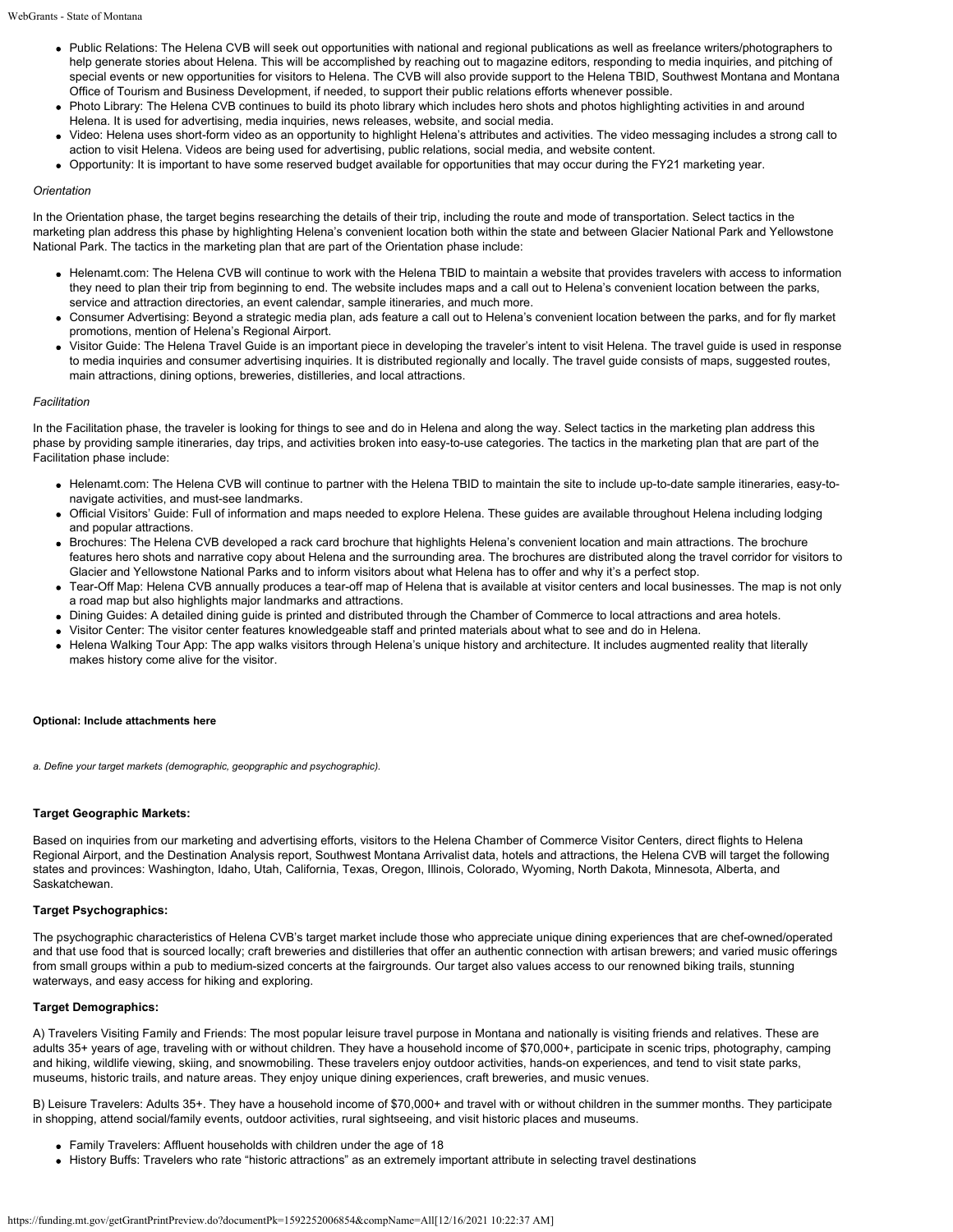C) Adventure Travelers: Adults 30+ years of age, traveling with or without children. They have a household income of \$70,000+. They enjoy and participate in outdoor activities, such as mountain biking, fishing, hiking/backpacking, camping, water recreation, skiing, and snowmobiling. They also enjoy unique dining experiences, craft breweries, and music venues.

E) Business Travelers/Meeting & Convention Planners: Business travelers often include leisure activities during at least one of their trips, and many take family or friends on those trips. We are targeting meeting and convention planners who seek to book small to medium-sized conventions and meetings in an area offering unique western hospitality with a variety of local historic, cultural, and recreational activities.

*b. What are your emerging markets?*

Helena has two main emerging markets and a market that is transitioning from emerging to a major target market. We will reach these markets through our planned tactics included in our marketing plan and through our creative execution.

#### **Emerging:**

**Music Festivals***:* Music festivals are still on the rise and new ones are constantly being developed in cities across the United States and Montana. According to Billboard online, in the U.S. alone, 32 million people go to at least one music festival every year. Helena is fortunate to support four festivals annually – the Meadowlark Music Festival, the Last Chance Music Fest, Hikes, Bikes and Brews Music Festival, and Symphony Under the Stars. Along with these festivals, the Lewis and Clark County Fairgrounds offers night shows during the Last Chance Stampede and Fair and music is provided at Helena's weekly Alive at Five event. And lastly, Helena offers a vibrant music scene with live music provided at local establishments such as Miller's Crossing, Lewis and Clark Tap Room, Blackfoot River Brewing, and Silver Star just to name a few.

**Beercations**: As craft breweries continue to grow in popularity across the country, so too has beer-related travel. Craft brewers are now a main attraction for travelers and have even become the star in annual events that draw large crowds. According to the Brewers Association, in 2017 beer tourism continued to grow with the average traveler visiting 2.5 breweries. Helena has long-established award-winning breweries as well as up-and-coming new breweries that are already a hit at local brew fests. Beercations have been increasing due to large travel sites such as Travelocity creating suggested beer trails and a beer tourism index. While this is a niche audience, it continues to grow, and Helena has the perfect mix to entice travelers looking for a beercation.

#### **Emerging/Major:**

**Mountain Bikers**: With the slogan "a singletrack at the end of every street," and the designation of a Ride Center by the International Mountain Bicycling Association, Helena has become a destination for mountain bikers. Since 2015, Trail Rider shuttle service use has risen from 1,568 riders to 3,767 in 2017. From ITRR's Trail Usage study, we know just over a quarter of all mountain bikers surveyed were from outside the local area. Helena will continue to grow this market because it has the infrastructure and tools (more than 80 miles of trails, Bikehelena.com, Trail Rider shuttle service, ride events, Vigilante Bike Park) in place to reach mountain bikers and provide an unmatched experience.

#### **Optional: Include attachments here.**

*c. What research supports your target marketing?*

The Helena CVB utilizes ITRR to refine its target audiences, including why visitors are attracted to Montana. The Helena CVB is also using the research provided by Destination Analysis and Southwest Region Arrivalist data about Montana's potential high-value visitors and strategic messaging to create targets and messaging. Visits to the Helenamt.com site also help define the geographic targets outlined in the marketing plan.

Additional resources include:

- Ustravel.org
- Ntaonline.com
- Brewersassociation.org
- 2018 Trail Usage and Value A Helena MT Case Study from ITRR
- Voicesoftourism.com/research
- Helena TBID's subscription to VisaVue Spending Reports
- Destination Analyst MOTBD
- Smith Travel Research Report Monthly STR Report

The Helena CVB also relies on our agency partner to make recommendations that fit our targeting with the comprehensive research resources they have access to such as Nielsen Ratings and Nielsen Digital Ad Ratings, CEB Iconoculture Consumer Insights, Scarborough Research, ComScore, and Quantcast. These tools provide access to radio and TV ratings, print circulation numbers, web usage stats, core forecasting information, consumer psychographics, and media usage trends. These resources help Wendt create highly targeted and cost-effective media strategies.

#### Fiscal Year 20/21 Goals

1) Find opportunities to raise awareness of Helena 's recreational. cultural and historical attractions and activities with potential travelers who will be seeking experiences Helena offers once travel is open and safe for all.

2) Seek appropriate marketing opportunities and partnerships with other tourism organizations, events, and activities. This includes the TBID, Downtown Helena, Helena Regional Airport, Southwest Montana Tourism Region, and Montana Office of Tourism and Business Development.

3) Increase awareness of Helena as a destination and encourage visitors to Glacier and Yellowstone National Parks to take advantage of Helena as a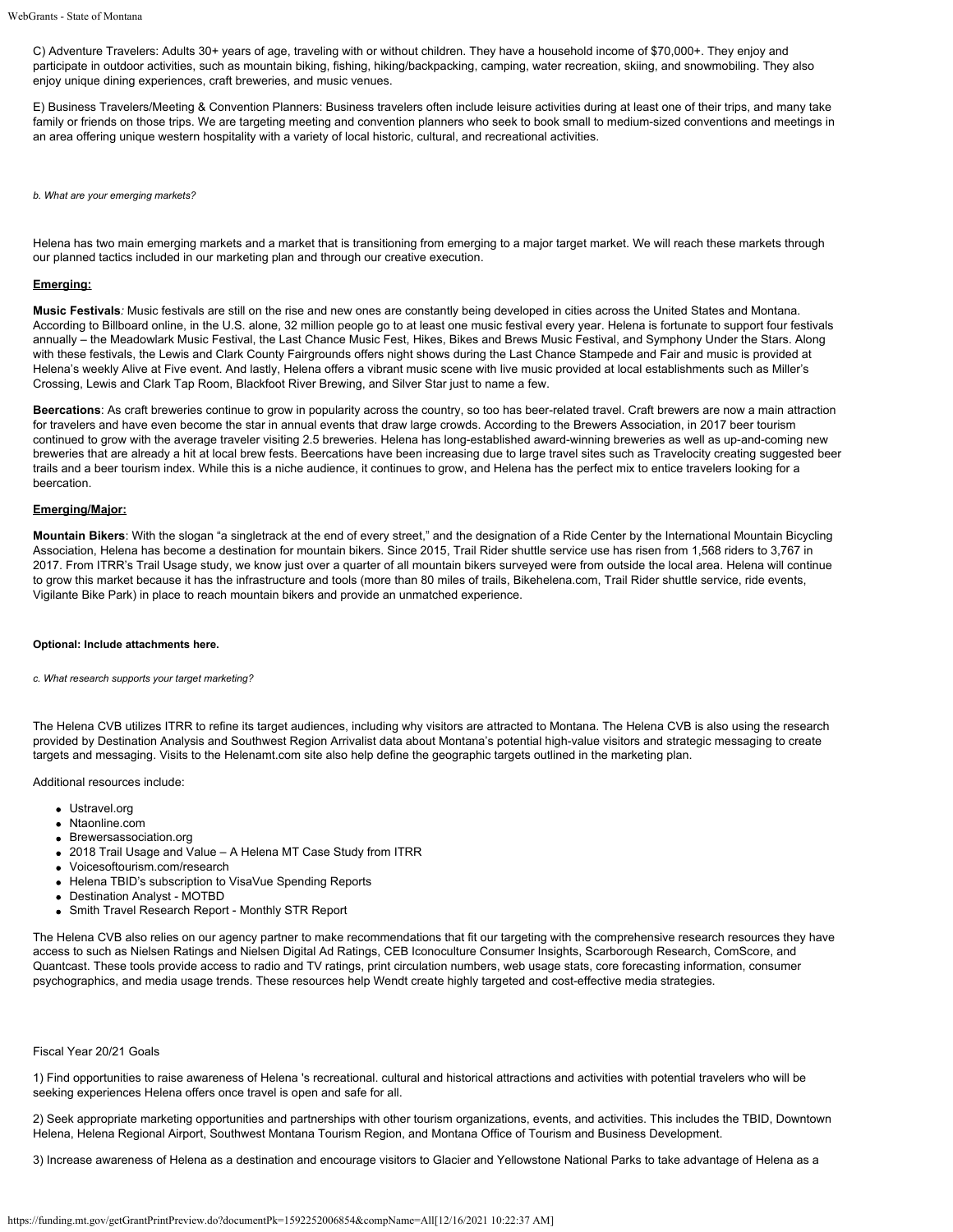travel destination due to its convenient geographical location.

4) Increase awareness of Helena's historic, cultural, and recreational attractions among meeting and convention planners, helping them view Helena as a "see-and-do" destination.

5) Enhance and encourage visitor experiences while in Helena through Visitor Center orientation and informational materials.

Fiscal Year 20/21 Measurable Objectives

- Target travel media to increase visibility of Montana and Helena as a leisure travel destination.
- Promote existing historic/cultural assets for the enjoyment of residents and visitors.
- Enhance funding for region and CVB marketing efforts through partnerships and joint ventures.
- Expand partnerships with tourism businesses/attractions and TBID as co-op partners.
- Create public/private/tribal partnerships for cooperative project implementation when available.
- Increase the number of user sessions over the previous year on the CVB/TBID/Chamber website.
- Increase productivity of the Helena CVB's administration, project development, and overall marketing efforts.
- Develop a cohesive, effective marketing plan to be approved by the Tourism Advisory Council. Our plan will raise the overall awareness of Helena's historic, cultural, and recreational attractions and activities.
- Enhance tracking/reporting and ROI from CVB advertising.
- Promote Montana to target groups/events.
- Use research to measure results of advertising, web marketing, and improvements in ROI.
- Clearly define marketing strategies, and methods for measuring ROI.

*a. In what types of co-ops with MTOT would you like to participate?*

The Helena CVB is most interested in affordable Joint Ventures and co-ops that will give them high-value placement while allowing flexibility with their limited budget. The Helena CVB would also be very interested in partnering with entities offering In-State Jount Ventures or co-ops. As long as the opportunity is a fit with Helena's target audience and goals, print or digital placement options are of interest to the Helena CVB. Through a partnership with the Helena TBID, marketing opportunities are evaluated to ensure there is no duplication of efforts. Helena is also interested in opportunities with travel planning sites allowing us to reach our target audience in the Inspiration and Orientation phases of the planning process.

#### [FY 20-21 Budget Pie Chart by Method.pdf](https://funding.mt.gov/fileDownload.jsp?filename=1589911369272_FY+20-21+Budget+Pie+Chart+by+Method.pdf)

**Optional: Include attachment here.** [Helena Research that Supports Target Markets.docx](https://funding.mt.gov/fileDownload.jsp?filename=1587500445900_Helena+Research+that+Supports+Target+Markets.docx)

*b. In what other types of co-ops would you like to participate? (Regions/CVBs, etc.)*

The Helena CVB has participated in co-ops with the Helena TBID and The Helena Regional Airport in the past couple of years. The results from these coops have been successful, and the Helena CVB plans to continue participation in co-ops with other bed tax funded organizations as long as they are available, fit within our marketing goals, and reach the target audience.

*c. What types of co-ops have you done in the past? Were they successful - why or why not?*

Helena has participated in several of the MOTBD print and digital co-ops over the past few years: Parents Magazine, History Channel, National Geographic Traveler, Outside, Backpacker*,* Sojern, Live Intent, Roots Rated, and TripAdvisor. Helena has seen great success with these co-ops, including increased exposure with target audiences and increased inquiries and engagement, and plans on continuing to include them when developing media plans.

**Optional: Include attachments here.**

**Optional: Include attachments here.** [FY 20-21 Budget Pie Chart by Segment.pdf](https://funding.mt.gov/fileDownload.jsp?filename=1588287578140_FY+20-21+Budget+Pie+Chart+by+Segment.pdf)

**Optional: Include attachment here:**

### *Marketing Segment, Method & Budget*

| Marketing<br>Segment | <b>Marketing</b><br>Method | <b>Describe</b><br>vour<br>method. | <b>Provide</b><br>supporting<br>research/statistics. | How do you<br>plan to<br>measure<br>success? | Provide a<br>brief<br>rationale for<br>∣ this method. | Estimated<br>∣budget for ∣<br>method. | <b>Marketing Method</b><br><b>Evaluation</b> | Add'l<br>Attchmnt |
|----------------------|----------------------------|------------------------------------|------------------------------------------------------|----------------------------------------------|-------------------------------------------------------|---------------------------------------|----------------------------------------------|-------------------|
|                      |                            |                                    |                                                      |                                              | This campaign  <br>will inspire                       |                                       |                                              |                   |

https://funding.mt.gov/getGrantPrintPreview.do?documentPk=1592252006854&compName=All[12/16/2021 10:22:37 AM]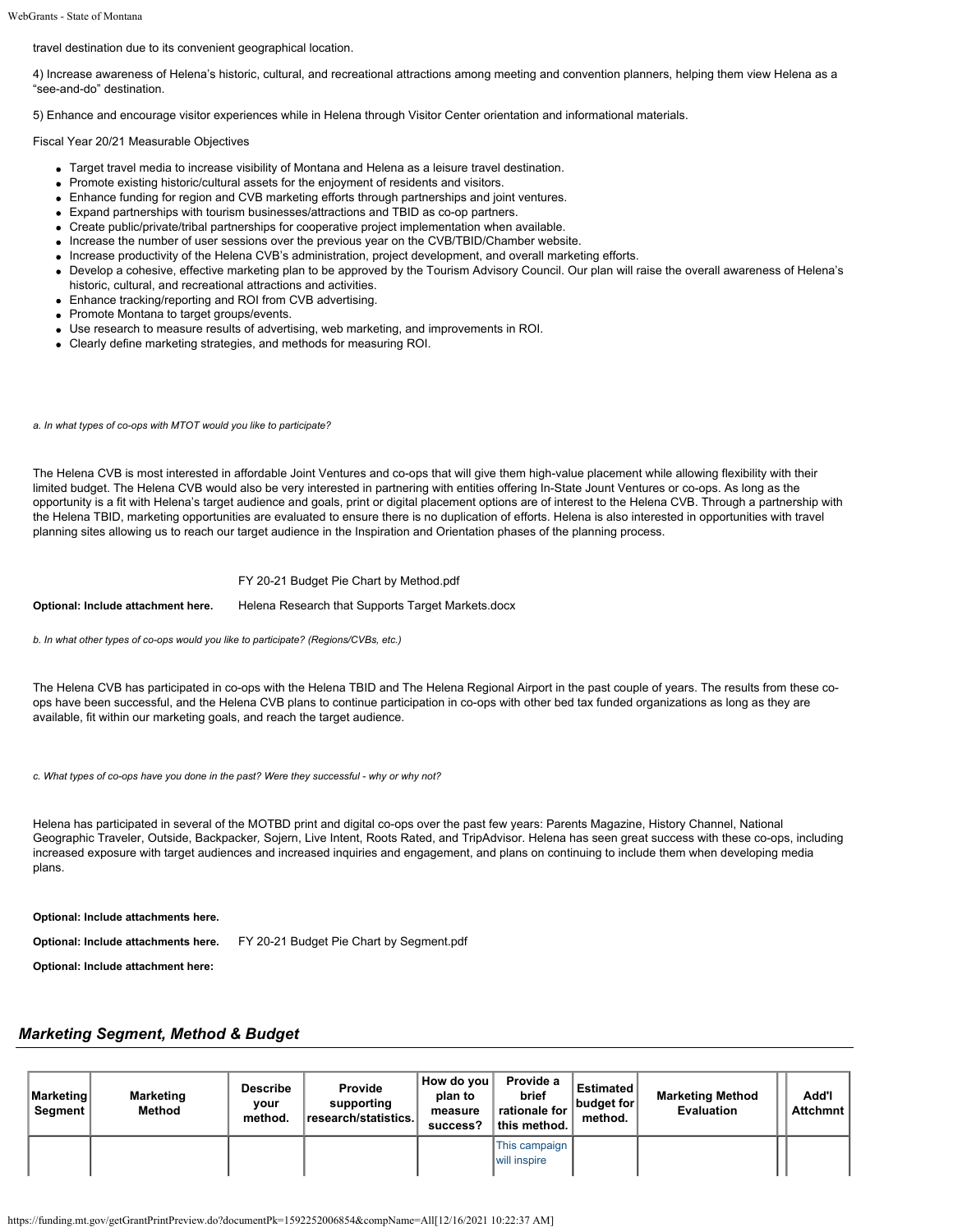| Consumer | <b>Print Advertising</b> | As a part of<br>Helena's<br>consumer<br>marketing<br>campaign, we<br>will be<br>developing a<br>strong print<br>campaign that<br>will help build<br>awareness of<br>Helena's<br>outdoor<br>recreation<br>opportunities,<br>arts and<br>culture,<br>historical<br>attractions,<br>special<br>events, and<br>convenient<br>location<br>between the<br>parks with our and reach of<br>target<br>audiences. | Helena has seen<br>great success in<br>driving inquiries and<br>traffic to the website<br>with past consumer<br>marketing campaigns<br>For FY19, Helena's<br>ads reached<br>1,316,000 people with<br>a cost per inquiry of<br>\$3.99. While the<br><b>Consumer Marketing</b><br>Plan was active, the<br>Helena website and<br>800 number also saw<br>a marked increase in<br>activity. While we are<br>doing less print<br>placement than<br>previous years, we do<br>find value in placing<br>in the Southwest<br><b>Montana Travel</b><br>Planner and the<br><b>Parents Magazine</b><br>partnership<br>opportunity with<br>MOTBD. For the<br>FY20 print campaign<br>we are anticipating an<br>estimated circulation<br>1,007,500. At the time private sector<br>of this planning cycle<br>we are still monitoring<br>the FY20 print media<br>plan elements and<br>will provide final<br>reporting once the<br>campaign is<br>completed. | <b>Effectiveness</b><br>of this project<br>will be<br>measured by<br>tracking<br>inquiries<br>generated<br>and by<br>calculating the<br>cost per<br>inquiry. Our<br>goal will be to<br>increase<br>visitor<br>inquiries on<br>our website<br>by 5% over<br>the previous<br>year. We will<br>also evaluate<br>any added<br>value<br>components<br>and include<br>those in our<br>tracking and<br>calculations.<br>The Helena<br><b>CVB will</b><br>respond to<br>inquiries with<br>the Helena<br><b>Travel</b><br>Planner<br>produced with<br>dollars. Our<br>objective is to<br>increase<br>awareness<br>and provide<br>information<br>about Helena<br>to travelers<br>and visitors. | travelers to<br>plan a trip to<br>Helena<br>through<br>branded<br>messaging,<br>hero<br>photography,<br>and captivating<br>copy. It will<br>meet the<br>needs of<br>travelers by<br>educating<br>them about all<br>Helena offers,<br>as well as<br>connecting<br>them to the<br>website or<br>travel planner,<br>which both<br>contain trip<br>suggestions<br>and tools to<br>help with their<br>vacation<br>planning. The<br>campaign will<br>produce<br>engagement<br>and inquiries<br>from potential<br>vacation<br>travelers by<br>driving traffic<br>to our website.<br>We will also<br>include the<br>Helena 800<br>number, as<br>well as reader<br>service if<br>available. The<br>campaign will<br>be designed to<br>fit within our<br>geographic,<br>demographic,<br>and<br>phychographic<br>targets. In<br>order to<br>increase<br>effectiveness<br>of the<br>consumer<br>marketing<br>campaign,<br>editorial<br>calendars will<br>be evaluated<br>to find stories<br>related to<br>Helena's<br>identity and<br>travel product.<br>We will also<br>seek out<br>added value<br>opportunities<br>with the media<br>we select.<br>As more travel<br>planning is | \$10,000.00 | Due to budget constraints<br>brought on by the Covid-19<br>Pandemic, we did not utilize<br>this marketing method this<br>year. We will continue to<br>research the effectiveness of<br>print publications and will plan<br>on using this marketing<br>method in the future. |  |
|----------|--------------------------|---------------------------------------------------------------------------------------------------------------------------------------------------------------------------------------------------------------------------------------------------------------------------------------------------------------------------------------------------------------------------------------------------------|-------------------------------------------------------------------------------------------------------------------------------------------------------------------------------------------------------------------------------------------------------------------------------------------------------------------------------------------------------------------------------------------------------------------------------------------------------------------------------------------------------------------------------------------------------------------------------------------------------------------------------------------------------------------------------------------------------------------------------------------------------------------------------------------------------------------------------------------------------------------------------------------------------------------------------------------|--------------------------------------------------------------------------------------------------------------------------------------------------------------------------------------------------------------------------------------------------------------------------------------------------------------------------------------------------------------------------------------------------------------------------------------------------------------------------------------------------------------------------------------------------------------------------------------------------------------------------------------------------------------------------------------|------------------------------------------------------------------------------------------------------------------------------------------------------------------------------------------------------------------------------------------------------------------------------------------------------------------------------------------------------------------------------------------------------------------------------------------------------------------------------------------------------------------------------------------------------------------------------------------------------------------------------------------------------------------------------------------------------------------------------------------------------------------------------------------------------------------------------------------------------------------------------------------------------------------------------------------------------------------------------------------------------------------------------------------------------------------------------------------------------------------------------------------------------------------------|-------------|-----------------------------------------------------------------------------------------------------------------------------------------------------------------------------------------------------------------------------------------------------------------------------|--|
|----------|--------------------------|---------------------------------------------------------------------------------------------------------------------------------------------------------------------------------------------------------------------------------------------------------------------------------------------------------------------------------------------------------------------------------------------------------|-------------------------------------------------------------------------------------------------------------------------------------------------------------------------------------------------------------------------------------------------------------------------------------------------------------------------------------------------------------------------------------------------------------------------------------------------------------------------------------------------------------------------------------------------------------------------------------------------------------------------------------------------------------------------------------------------------------------------------------------------------------------------------------------------------------------------------------------------------------------------------------------------------------------------------------------|--------------------------------------------------------------------------------------------------------------------------------------------------------------------------------------------------------------------------------------------------------------------------------------------------------------------------------------------------------------------------------------------------------------------------------------------------------------------------------------------------------------------------------------------------------------------------------------------------------------------------------------------------------------------------------------|------------------------------------------------------------------------------------------------------------------------------------------------------------------------------------------------------------------------------------------------------------------------------------------------------------------------------------------------------------------------------------------------------------------------------------------------------------------------------------------------------------------------------------------------------------------------------------------------------------------------------------------------------------------------------------------------------------------------------------------------------------------------------------------------------------------------------------------------------------------------------------------------------------------------------------------------------------------------------------------------------------------------------------------------------------------------------------------------------------------------------------------------------------------------|-------------|-----------------------------------------------------------------------------------------------------------------------------------------------------------------------------------------------------------------------------------------------------------------------------|--|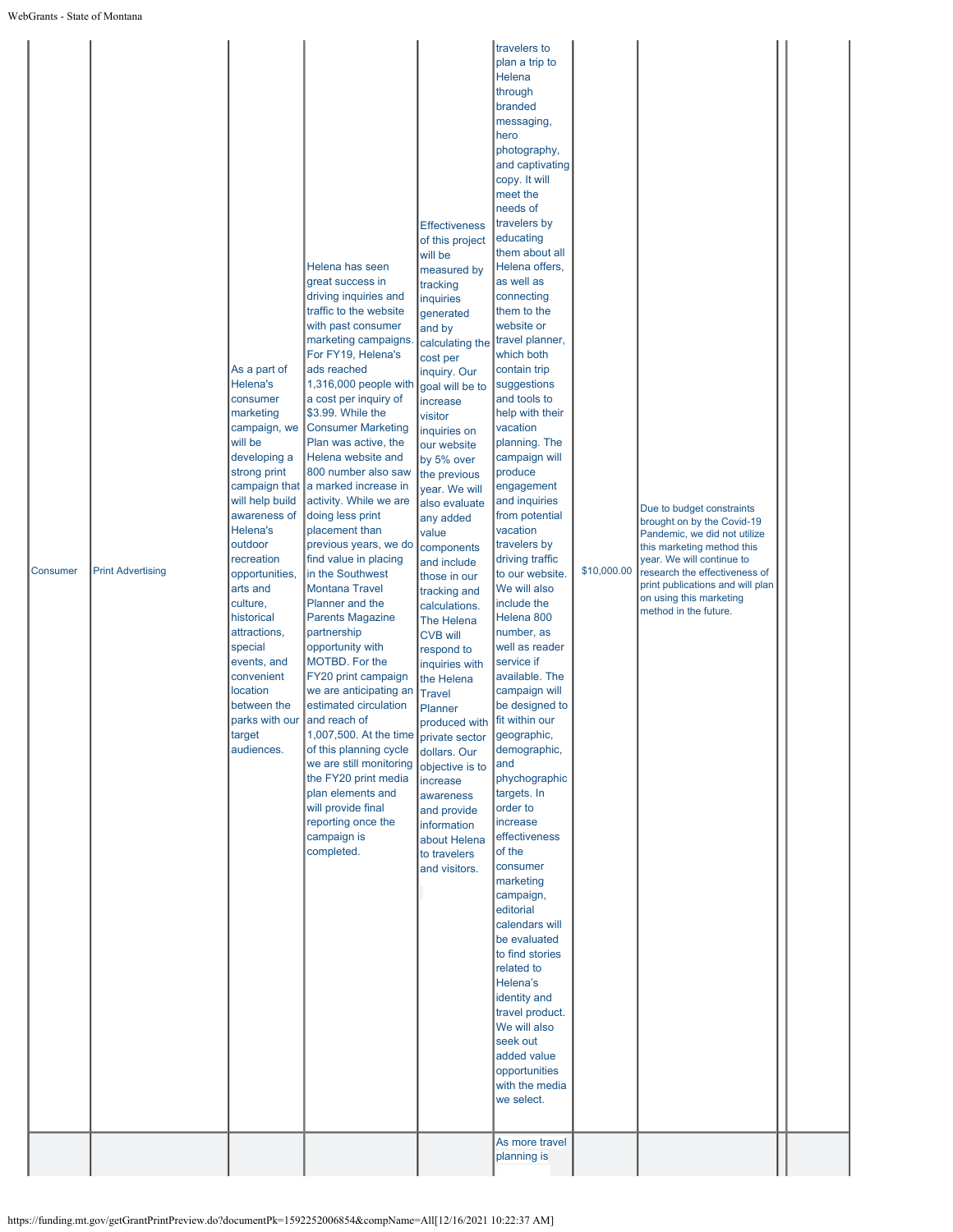| Consumer | <b>Online/Digital Advertising</b> | As a primary<br>component of<br>the FY21<br>marketing<br>plan, the<br><b>Helena CVB</b><br>will develop<br>an<br>online/digital<br>marketing<br>campaign to<br>introduce and<br>reinforce<br>Helena to our<br>target markets<br>and as a<br>method of<br>creating<br>engagement<br>and click-<br>throughs to<br>the Helena<br>website from<br>potential<br>visitors. A<br>variety of<br>online and<br>digital media<br>will be<br>planned and<br>placed. Joint<br>ventures from<br>the MOTBD<br>considered as<br>well. | The trend of people<br>being inspired and<br>planning their travel<br>online is increasing<br>each year as people<br>receive their<br>information through<br>their connected<br>devices. Helena's<br>FY19 campaign saw<br>7.9 million<br>impressions reached<br>and 23,000<br>clicks, actions,<br>engagment with<br>content, video and<br>social media posts.<br>Helena recevied a<br>.29% click-through<br>rate, and an average<br>cost per click of \$4.00<br>on all formats which<br>is very good. The<br>FY19/20 campaign is<br>still in progress and<br>we are monitoring<br>success and will have<br>final reporting in the<br>next few months.<br>These figures reveal<br>a level of success<br>that the supports the<br><b>CVB's Plan.</b> | <b>Effectiveness</b><br>of this project<br>will be<br>measured by<br>tracking<br>impressions,<br>clicks,<br>actions,<br>engagement<br>with content,<br>video and<br>social media<br>posts. As we<br>look forward<br>to the time<br>when the<br>current travel<br>restrictions<br>are lifted and<br>people once<br>again begin to<br>travel, our<br>goal will be to<br>meet and<br>exceed the<br>industry<br>standard of<br>both<br>impressions<br>and clicks<br>throughs<br>(CTR) which<br>is currently<br>$.06 - .08$ . | researched<br>online, the<br><b>Helena CVB</b><br>would like to<br>take<br>advantage of<br>the targeted<br>options<br>available to<br>engage and<br>reach potential<br>travelers. The<br>digital<br>campaign will<br>be designed to<br>fit within our<br>geographic,<br>demographic<br>and<br>psychographic<br>targets with<br>tactics that<br>have proven<br>successful<br>along with the<br>many co-op<br>opportunities<br>through<br>MOTBD or<br>third parties.<br><b>Online media</b><br>also offers<br>opportunity to<br>connect with<br>our audiences<br>with the use of<br>custom<br>content that<br>can be served<br>directly to<br>those that are<br>looking for<br>experiences<br>that Helena<br>offers. We will<br>also take<br>advantage of<br>added value<br>offerings that<br>many of the<br>media vendors<br>we select will<br>provide. | \$52,550.00 | The CVB met it's objective<br>which was to exceed the<br>industry standard of both<br>impressions and click<br>throughs (CTR) which is<br>.06 - .08. The CVB<br>registered a click through<br>rate of .60% and generated<br>1,938,791 impressions with<br>11,891<br>clicks/actions/engagements<br>with content/video. The<br><b>CPC</b> across all<br>formats/media tactics was<br>\$3.57. This was a<br>successful strategy and we<br>will continue to use this<br>marketing method in the<br>future. | 21-HCV-<br>7000 FY21<br>Media<br>Performance<br>Report.pdf |  |
|----------|-----------------------------------|------------------------------------------------------------------------------------------------------------------------------------------------------------------------------------------------------------------------------------------------------------------------------------------------------------------------------------------------------------------------------------------------------------------------------------------------------------------------------------------------------------------------|----------------------------------------------------------------------------------------------------------------------------------------------------------------------------------------------------------------------------------------------------------------------------------------------------------------------------------------------------------------------------------------------------------------------------------------------------------------------------------------------------------------------------------------------------------------------------------------------------------------------------------------------------------------------------------------------------------------------------------------------------|--------------------------------------------------------------------------------------------------------------------------------------------------------------------------------------------------------------------------------------------------------------------------------------------------------------------------------------------------------------------------------------------------------------------------------------------------------------------------------------------------------------------------|--------------------------------------------------------------------------------------------------------------------------------------------------------------------------------------------------------------------------------------------------------------------------------------------------------------------------------------------------------------------------------------------------------------------------------------------------------------------------------------------------------------------------------------------------------------------------------------------------------------------------------------------------------------------------------------------------------------------------------------------------------------------------------------------------------------------------------------------------------|-------------|--------------------------------------------------------------------------------------------------------------------------------------------------------------------------------------------------------------------------------------------------------------------------------------------------------------------------------------------------------------------------------------------------------------------------------------------------------------------------------------------------------|------------------------------------------------------------|--|
|          |                                   |                                                                                                                                                                                                                                                                                                                                                                                                                                                                                                                        |                                                                                                                                                                                                                                                                                                                                                                                                                                                                                                                                                                                                                                                                                                                                                    | The objective<br>is to continue<br>to increase<br>the number of<br>assets in our                                                                                                                                                                                                                                                                                                                                                                                                                                         | The Helena<br>CVB has a<br>photo library<br>that is utilized<br>for everything<br>from social<br>media to print<br>ads and public<br>relations<br>opportunities.<br>And<br>sometimes<br>photos have to<br>be acquired for<br>special<br>circumstances.<br>The Helena<br><b>CVB</b> relies on<br>the photo<br>library to keep<br>production<br>costs low and                                                                                                                                                                                                                                                                                                                                                                                                                                                                                            |             |                                                                                                                                                                                                                                                                                                                                                                                                                                                                                                        |                                                            |  |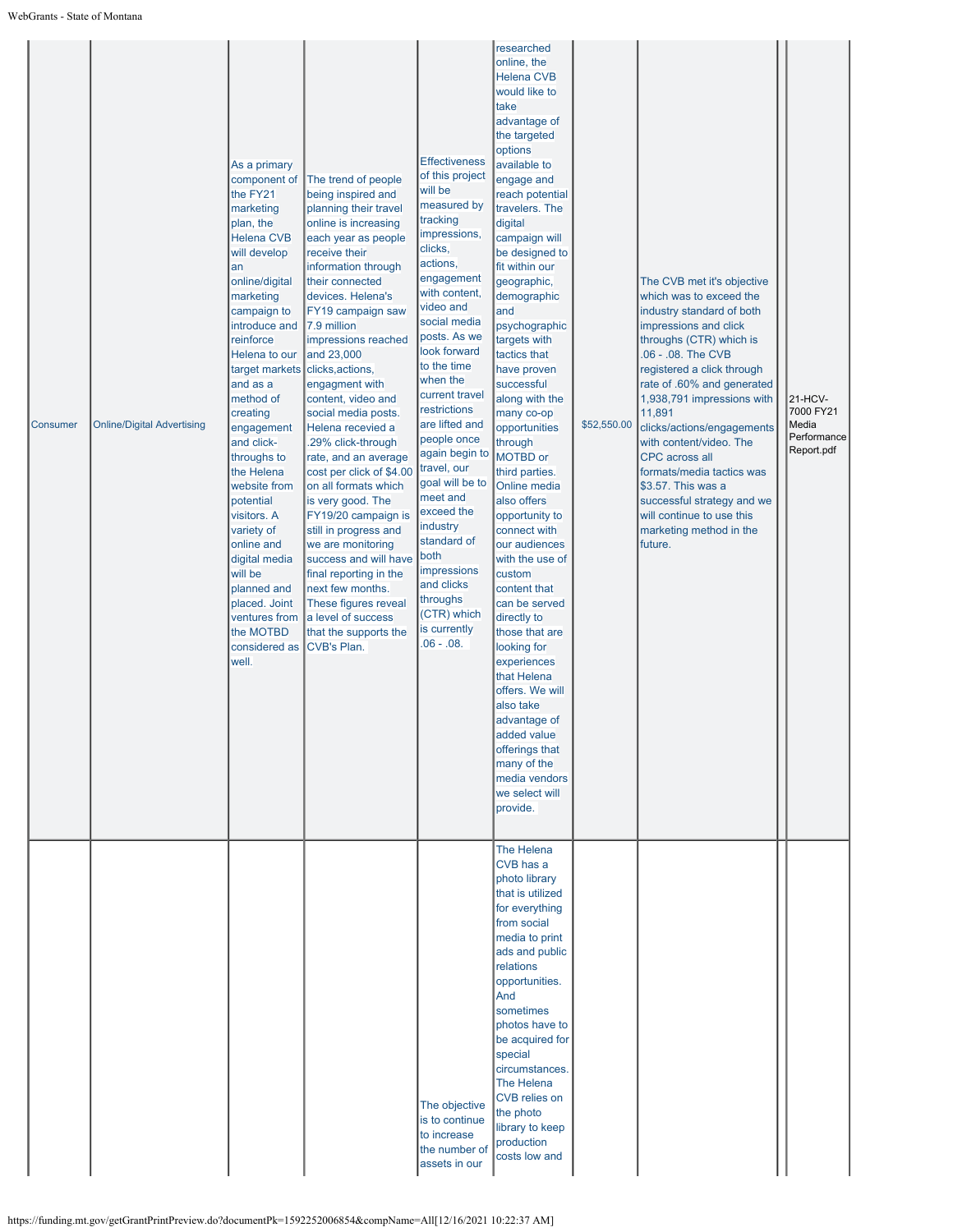| Consumer             | Photo/Video Library     | Opportunities<br>arise<br>throughout<br>the year when<br>specific<br>photography<br>and video<br>needs to be<br>purchased to<br>create niche<br>marketing<br>campaigns<br>and fulfill<br>requests from<br>publications,<br>writers and for<br>online media<br>strategies.                                                            | <b>High-quality images</b><br>and video that<br>captures the<br>activities, attractions<br>and spirit of Helena<br>make Helena's<br>marketing efforts<br>more powerful and<br>engaging by showing<br>all there is to<br>experience in<br><b>Montana's Capital</b><br>City.                                                                                                                                             | photo and<br>video library<br>that will allow<br>us to have<br>fresh, relevant<br>and targeted<br>assets at our<br>disposable.<br>We will<br>measure the<br>success of the<br>method by<br>having the<br>ability to<br>develop<br>advertising<br>and outreach<br>assets that<br>are<br>representative<br>of the tourism<br>product<br><b>Helena offers</b><br>that are<br>strong,<br>relevant and<br>emotional so<br>we can create<br>connection<br>with our<br>audiences. | respond to all<br>promotional<br>opportunities<br>with high-<br>quality images.<br>The CVB<br>recognizes the<br>availability of<br><b>MOTBD</b><br>photography<br>as well as the<br>availability of<br>area<br>photography<br>from local<br>photographers.<br>Helena has<br>produced two<br>videos in FY17<br>and added<br>footage in<br>FY18. In FY19,<br>the Helena<br><b>CVB</b> received<br>stock footage,<br>and program<br>footage from<br>the influencer<br>campaigns<br>that were<br>developed.<br>Some of that<br>footage has<br>alreay been<br>repurposed in<br>FY20 digital<br>assets. The<br><b>Helena CVB</b><br>will be looking<br>to continue to<br>aquire footage<br>and<br>photography of<br>Helena events,<br>landmarks and<br>activities that<br>are truely<br>unique to<br>Helena. | \$1,500.00 | Due to budget constraints<br>brought on by the Covid-19<br>Pandemic, we did not<br>utilize this marketing<br>method this year. We will<br>plan to use this marketing<br>method in the future as the<br>need arises to add new<br>photos to our photo library. |  |
|----------------------|-------------------------|--------------------------------------------------------------------------------------------------------------------------------------------------------------------------------------------------------------------------------------------------------------------------------------------------------------------------------------|------------------------------------------------------------------------------------------------------------------------------------------------------------------------------------------------------------------------------------------------------------------------------------------------------------------------------------------------------------------------------------------------------------------------|----------------------------------------------------------------------------------------------------------------------------------------------------------------------------------------------------------------------------------------------------------------------------------------------------------------------------------------------------------------------------------------------------------------------------------------------------------------------------|--------------------------------------------------------------------------------------------------------------------------------------------------------------------------------------------------------------------------------------------------------------------------------------------------------------------------------------------------------------------------------------------------------------------------------------------------------------------------------------------------------------------------------------------------------------------------------------------------------------------------------------------------------------------------------------------------------------------------------------------------------------------------------------------------------|------------|---------------------------------------------------------------------------------------------------------------------------------------------------------------------------------------------------------------------------------------------------------------|--|
| Marketing<br>Support | <b>Printed Material</b> | Helena prints a<br>dining guide<br>that gives<br>travelers and<br>tourists<br>information<br>about our local<br>dining<br>establishments<br>and breweries.<br>This piece has<br>proven to be<br>very popular to<br>our guests as<br>they now have<br>a reference in<br>their hand so<br>that they can<br>choose the<br>establishment | This quide has<br>become very useful to<br>our visitors as<br>everyone needs to<br>eat and many of them this project<br>enjoy the local<br>breweries. This also<br>helps our volunteers<br>in answering the most the guides<br>frequently asked<br>quesiton as to where<br>there is a good place<br>to eat. The guides are<br>also helpful to front<br>desk staff at hotels in<br>directing and<br>recommending dining | Success of<br>will be based<br>on distribution<br>of all 1300 of<br>given out and<br>feedback from<br>visitors<br>centers and<br>businesses<br>that distribute<br>them.                                                                                                                                                                                                                                                                                                    | The most<br>frequently<br>asked question<br>at our visitors<br>centers and<br>hotel front<br>desks is,<br>"where is a<br>good place to<br>eat?" This<br>guide is a<br>valuable tool in<br>directing<br>visitors to our<br>local<br>restaurants<br>and breweries.<br>This guide can<br>be picked up,<br>not only at<br>staffed<br>locations, but<br>is also<br>available at<br>unstaffed<br>locations for                                                                                                                                                                                                                                                                                                                                                                                               | \$3,300.00 | Due to budget constraints<br>brought on by the Covid-19<br>Pandemic, we did not<br>utilize this marketing<br>method this year. We will<br>plan to use this marketing<br>method in the future as the<br>need arises.                                           |  |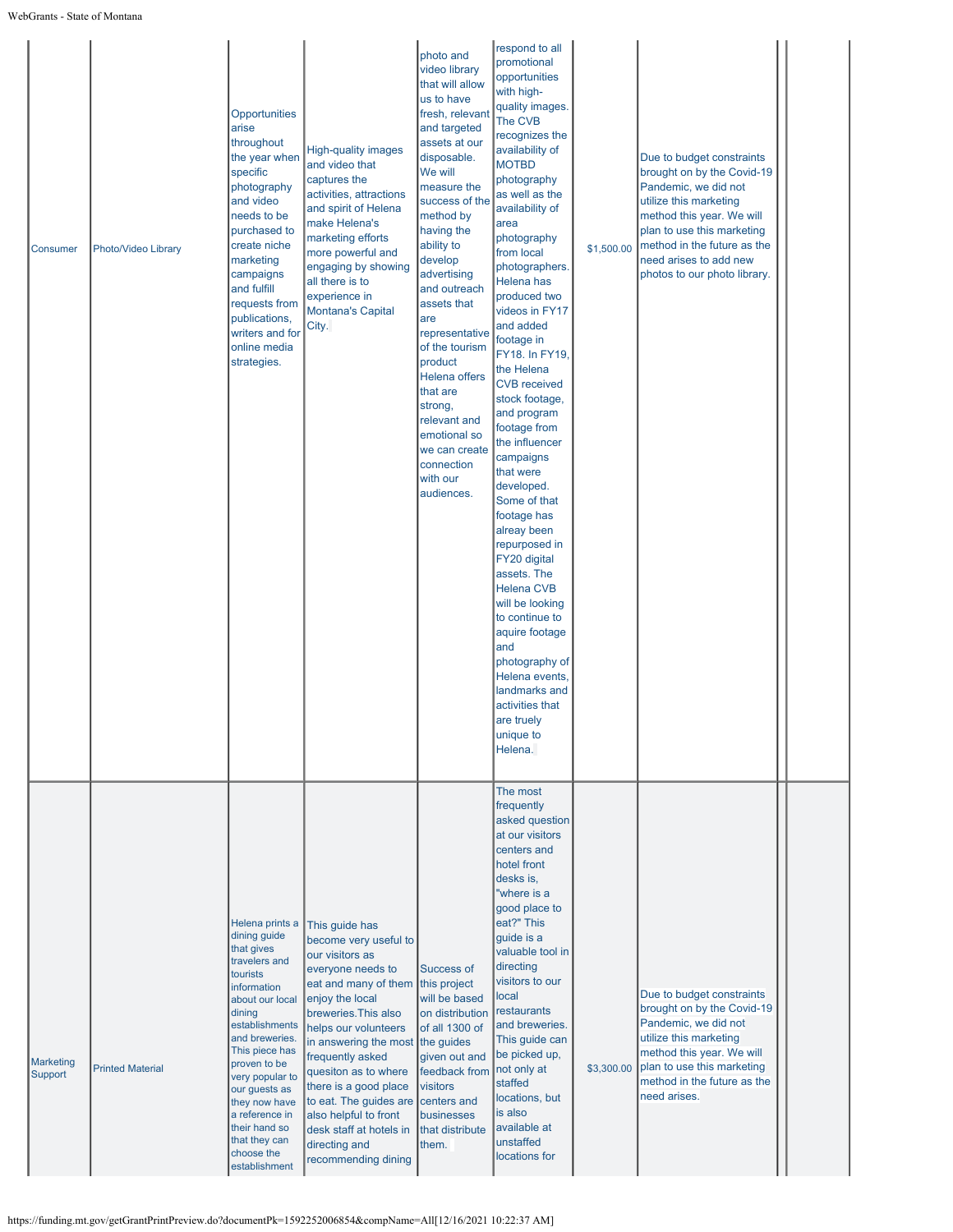|                             |                 | that best fits<br>their taste.                                                                                                                                                                                                                     | and brewery options<br>in Helena.                                                                                                                                         |                                                                                                                                                                                                                                                                                                                                                                                                                                                                                               | visitors to take<br>to help them<br>with their<br>dining choices.                                                                                                                                                                                                                                                                                                                                                                     |             |                                                                                                                                                                                                                                                                                                                                                                                                                                                                                                                                                                                                                                                                                                                                                                                                                       |                                              |
|-----------------------------|-----------------|----------------------------------------------------------------------------------------------------------------------------------------------------------------------------------------------------------------------------------------------------|---------------------------------------------------------------------------------------------------------------------------------------------------------------------------|-----------------------------------------------------------------------------------------------------------------------------------------------------------------------------------------------------------------------------------------------------------------------------------------------------------------------------------------------------------------------------------------------------------------------------------------------------------------------------------------------|---------------------------------------------------------------------------------------------------------------------------------------------------------------------------------------------------------------------------------------------------------------------------------------------------------------------------------------------------------------------------------------------------------------------------------------|-------------|-----------------------------------------------------------------------------------------------------------------------------------------------------------------------------------------------------------------------------------------------------------------------------------------------------------------------------------------------------------------------------------------------------------------------------------------------------------------------------------------------------------------------------------------------------------------------------------------------------------------------------------------------------------------------------------------------------------------------------------------------------------------------------------------------------------------------|----------------------------------------------|
| Marketing<br>Support        | Administration  | Administration<br>funds are<br>used for<br>personnel,<br>office supplies<br>and other<br>basic needs<br>to support the<br>office.                                                                                                                  | This is a prefessional<br>organization that<br>adheres to state<br>statute.                                                                                               | The objective<br>for the<br>administration<br>budget is to<br>spend funds<br>appropriately<br>and efficiently<br>for managing<br>the<br>organization's<br>operations.<br>Per statute,<br>the maximum<br>allowed for<br>the<br>administration<br>method is<br>20% of the<br>total<br>marketing<br>budget or<br>less. Success<br>will be<br>determined by<br>the total<br>spend on the<br>administration<br>method; if is is<br>20% or less,<br>we will<br>consider the<br>method<br>succesful. | The Director is<br>responsible for<br>carrying out<br>the Marketing<br>Plan and<br>Budget of the<br><b>CVB</b> and<br>ensuring that<br>the rules and<br>regulations set<br>forth by the<br><b>TAC</b> are<br>followed and<br>administered.                                                                                                                                                                                            | \$20,000.00 | A total of \$14,408 was<br>spent, which is 20% of the<br>total marketing budget. We<br>were successful in meeting<br>our overall objective of<br>staying within the allowable<br>20% for the Administration<br>budget. We will continue to<br>use this marketing method.                                                                                                                                                                                                                                                                                                                                                                                                                                                                                                                                              |                                              |
| <b>Marketing</b><br>Support | <b>Research</b> | <b>Smith Travel</b><br>Research<br>produces a<br>monthly "Star<br>Report." This<br>report is the<br>hotel industry<br>standard of<br>and provides<br>useful data<br>such as<br>occupancy,<br>demand,<br>revpar and<br>supply to the<br>Helena CVB. | <b>The Smith Travel</b><br>Report provides the<br>research necessary<br>benchmarking to see trends and<br>opportunities in the<br>lodging industry and<br>across Montana. | <b>Effectiveness</b><br>of this project<br>will be<br>measured as<br>we track<br>trends in<br>occupancy<br>and revenue<br>collected by<br>local hotels.<br>From that we<br>will be able to<br>see the<br>impact we are<br>making with<br>our<br>advertising<br>dollars.                                                                                                                                                                                                                       | With this report<br>the Helena<br>CVB will be<br>able to see<br>fluctuations in<br>occupancy and<br>demand while<br>deciding what<br>months and<br>seasons the<br><b>CVB may need</b><br>to market<br>differently.<br>This research<br>will not only<br>provide us with<br>a benchmark<br>for success in<br>our sales<br>efforts, but will<br>be a<br>destination<br>management<br>tool as we look<br>at the quantity<br>of rooms and | \$2,400.00  | This is the 15th year that<br>the Helena CVB has<br>purchased the Smith Travel<br>Research Report. This<br>report has been very<br>valuable to the CVB and to<br>all of our local partners.<br>Still continuing to deal with<br>the Covid-19 Pandemic, it<br>has been crucial to know<br>the impact and effects of<br>the Pandemic. For FY-21,<br>Occupancy was down<br>4.3% with ADR being down<br>2% and RevPAr down<br>6.2% when compared to<br>FY-20. The impact of the<br>Pandemic was very<br>devastating to local hotels.<br>However, this summer<br>started out very strong with<br>people once again feeling<br>safe to travel. This fact is<br>confirmed in the STR<br>report as June of 2021 was<br>the best June on record for<br>Occupany and ADR with<br>Occupancy being 79.2%<br>and ADR \$118.40. The | <b>June 2021</b><br><b>STR</b><br>Report.xls |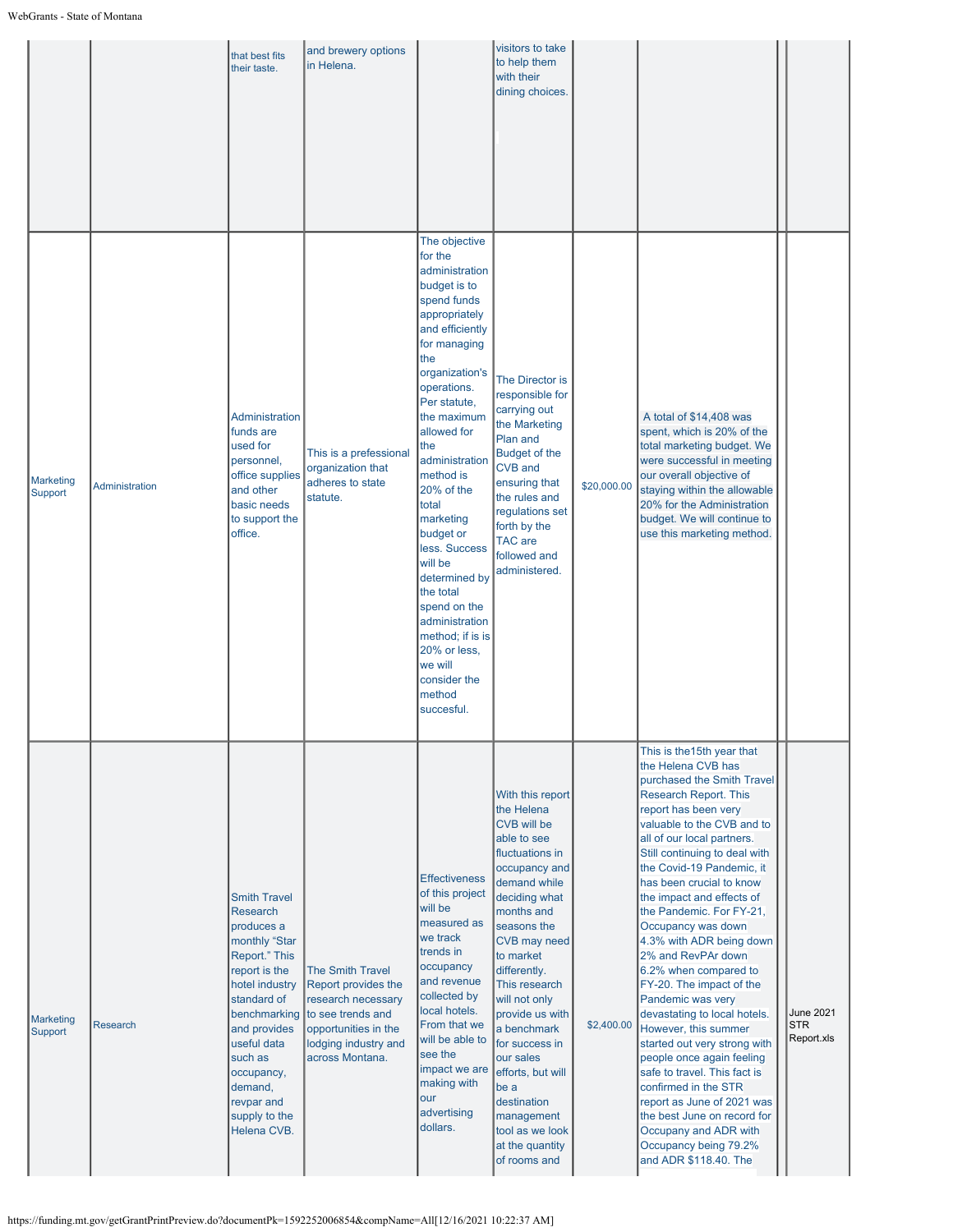|                      |                                          |                                                                                                                                                                                                                                                                                                                                                                                                                                                                               |                                                                                                                                                                                                                                                        |                                                                                                                                                                                                                                                                                                                                                                                                                   | evaluate our<br>occupancies in<br>our high, low<br>and shoulder<br>seasons.                                                                                                                                                                                                                                                                                                                                                                                                                                                                              |            | STR report continues to<br>deliver invaluable<br>information as we continue<br>to deal with the effects of<br>Covid-19. This was a very<br>succesful strategy and we<br>will continue to use this<br>marketing method.                                                                                                                                                                            |  |
|----------------------|------------------------------------------|-------------------------------------------------------------------------------------------------------------------------------------------------------------------------------------------------------------------------------------------------------------------------------------------------------------------------------------------------------------------------------------------------------------------------------------------------------------------------------|--------------------------------------------------------------------------------------------------------------------------------------------------------------------------------------------------------------------------------------------------------|-------------------------------------------------------------------------------------------------------------------------------------------------------------------------------------------------------------------------------------------------------------------------------------------------------------------------------------------------------------------------------------------------------------------|----------------------------------------------------------------------------------------------------------------------------------------------------------------------------------------------------------------------------------------------------------------------------------------------------------------------------------------------------------------------------------------------------------------------------------------------------------------------------------------------------------------------------------------------------------|------------|---------------------------------------------------------------------------------------------------------------------------------------------------------------------------------------------------------------------------------------------------------------------------------------------------------------------------------------------------------------------------------------------------|--|
| Marketing<br>Support | Fulfillment/Telemarketing/Call<br>Center | The Helena<br>Chamber of<br>Commerce<br>will produce<br>and print a<br>vacation<br>quide that will<br>be used as a<br>fulfillment<br>piece for the<br>Helena CVB.<br>The CVB<br>receives<br>numerous<br>requests for<br>information<br>and this<br>vacation<br>guide will be<br>used as our<br>fulfillment<br>piece. These<br>funds will be<br>used to pay<br>for postage to<br>send this<br>fulfillment<br>piece to those<br>requesting<br>more<br>information on<br>Helena. | A study done by ITRR<br>in 2016 showed that<br>25% of travelers use<br>brochure information<br>racks. Our goal will<br>be to have the Helena<br><b>Visitors guides</b><br>available for those<br>looking for a hard<br>copy of tourist<br>information. | <b>Success will</b><br>be measuredn<br>if all 25,000 of<br>the guides<br>distributed<br>and given out<br>both locally<br>and requested<br>due to<br>advertising by<br>the CVB. Our<br>plan is to fulfill<br>requests for<br>information<br>with a<br>response time<br>of two weeks<br>or less. This<br>will also allow<br>us to evaluate<br>which states<br>are requesting<br>the most<br>visitor<br>information. | The Helena<br><b>CVB</b><br>distributes the<br>travel guide to<br>the local<br>visitors centers<br>and<br>businesses<br>including<br>hotels,<br>restaurants<br>and tourist<br>attractions.<br>The guide is<br>also mailed out<br>to anyone who<br>requests<br>tourist<br>information<br>through the<br><b>Helena</b><br>Chamber/CVB.<br>The CVB<br>advertises in<br>various<br>magazines as<br>well as digital<br>online<br>advertising.<br>Leads for<br>tourist<br>information are<br>received and<br>fulfilled by the<br><b>Helena</b><br>Chamber/CVB. | \$3,500.00 | More guides were<br>produced this year and the<br><b>CVB distributed and mailed</b><br>out to requests all 30,000<br>guides printed. We also<br>met our goal of mailing out<br>the fulfillment piece in a<br>timely fashion by<br>responding to all requests<br>in less than 2 weeks. This<br>was a successful strategy<br>and we will continue to use<br>this marketing method in<br>the future. |  |
| Marketing<br>Support | <b>Joint Ventures</b>                    | The Helena<br><b>CVB would</b><br>like to assign<br>a project and<br>budget for<br>joint ventures<br>that may<br>occur during<br>the FY21<br>marketing<br>year. When<br>project<br>opportunities<br>arise, the<br><b>CVB will</b><br>submit details<br>of the project<br>to the TAC.                                                                                                                                                                                          | Projects, events and<br>joint ventures that<br>come up during the<br>year have provided<br>Helena considerable<br>press and earned<br>media in the past.                                                                                               | <b>Metrics</b> for<br>success will<br>be determined<br>when a joint<br>venture<br>project is<br>submitted to<br>the TAC.                                                                                                                                                                                                                                                                                          | <b>Joint Venture</b><br>projects will<br>allow the<br>Helena CVB to<br>be prepared if<br>opportunities<br>arise in FY21.                                                                                                                                                                                                                                                                                                                                                                                                                                 | \$1,000.00 | Due to budget constraints<br>brought on by the Covid-<br>19 Pandemic, we did not<br>utilize this marketing<br>method this year. We will<br>plan to use this marketing<br>method in the future as<br>Joint Ventures remain<br>important to the CVB.                                                                                                                                                |  |
|                      |                                          | The Helena<br><b>CVB would</b><br>like to assign<br>a project and<br>budget for<br>opportunities<br>that may                                                                                                                                                                                                                                                                                                                                                                  | <b>Opportunity projects</b><br>will allow the Helena                                                                                                                                                                                                   | <b>Metrics</b> for<br>success will                                                                                                                                                                                                                                                                                                                                                                                |                                                                                                                                                                                                                                                                                                                                                                                                                                                                                                                                                          |            | Due to budget constraints<br>brought on by the Covid-19                                                                                                                                                                                                                                                                                                                                           |  |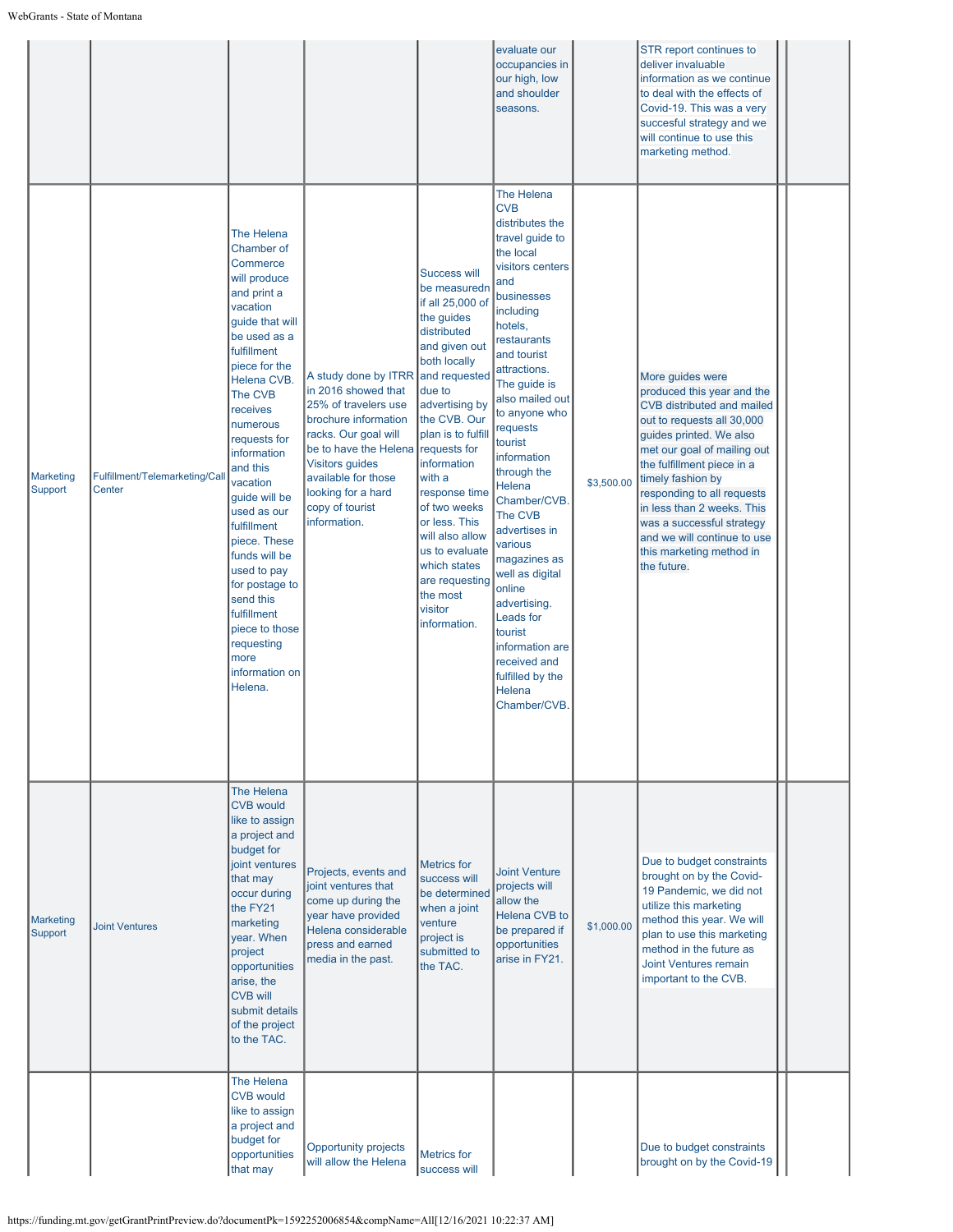| Marketing<br>Support        | <b>Opportunity Marketing</b>                 | occur during<br>the FY21<br>marketing<br>year. When<br>project<br>opportunities<br>arise, the<br><b>CVB will</b><br>submit details<br>of the project<br>to the TAC.                                                                                                                                                                                                          | CVB to be prepared if<br>opportunities arise in<br>FY21. It is unusual to<br>not have an<br>opportunity of some<br>nature surface during<br>a marketing year.                                                                                                                                                  | be determined<br>when an<br>opportunity<br>project is<br>submitted to<br>the TAC.                                                                                                                                                                                                                                                                                                                                                  | Opportunity<br>projects will<br>allow the<br><b>Helena CVB to</b><br>be prepared if<br>opportunities<br>arise in FY21.                                                                                                                                                                                                                                                                                                                              | \$1,000.00 | Pandemic, we did not<br>utilize this marketing<br>method this year. We will<br>plan to use this marketing<br>method in the future as<br>Opportunities are<br>presented to the CVB.                                                                                                                                                                                                                                                                                                                                                                                                                                                                                                                                                                                                                                                                                                                                                      |  |
|-----------------------------|----------------------------------------------|------------------------------------------------------------------------------------------------------------------------------------------------------------------------------------------------------------------------------------------------------------------------------------------------------------------------------------------------------------------------------|----------------------------------------------------------------------------------------------------------------------------------------------------------------------------------------------------------------------------------------------------------------------------------------------------------------|------------------------------------------------------------------------------------------------------------------------------------------------------------------------------------------------------------------------------------------------------------------------------------------------------------------------------------------------------------------------------------------------------------------------------------|-----------------------------------------------------------------------------------------------------------------------------------------------------------------------------------------------------------------------------------------------------------------------------------------------------------------------------------------------------------------------------------------------------------------------------------------------------|------------|-----------------------------------------------------------------------------------------------------------------------------------------------------------------------------------------------------------------------------------------------------------------------------------------------------------------------------------------------------------------------------------------------------------------------------------------------------------------------------------------------------------------------------------------------------------------------------------------------------------------------------------------------------------------------------------------------------------------------------------------------------------------------------------------------------------------------------------------------------------------------------------------------------------------------------------------|--|
| <b>Marketing</b><br>Support | <b>TAC/Governor's Conference</b><br>meetings | <b>These funds</b><br>will be used to Professional<br>attend TAC<br><b>Meetings and</b><br>the<br>Governor's<br>Conference<br>on Tourism                                                                                                                                                                                                                                     | development is<br>proven to increase<br>effeciency and<br>accuarcy in<br>operations.                                                                                                                                                                                                                           | The objective<br>for this<br>method is for<br>appropriate<br>staff to attend<br>required<br>meetings in<br>order to<br>obtain at least<br>two items<br>from each<br>meeting that<br>will be shared<br>with our<br>leadership in<br>order to<br>support all<br>marketing<br>efforts. We<br>will measure<br>the success of<br>this method<br>by tracking<br>attendance<br>and through<br>the reports<br>back to the<br>organization. | It is important<br>to attend these<br>meetings to<br>see what other<br>tourism entities<br>as well as the<br><b>MOTBD</b> are<br>doing in their<br>marketing<br>efforts. Items<br>such as Joint<br><b>Ventures and</b><br>other<br>opportunities<br>to participate<br>in nationwide<br>marketing are<br>discussed and<br>these<br>meetings and<br>conference are<br>a great<br>opportunity to<br>network with<br>peers from<br>around the<br>state. | \$1,250.00 | Although the Helena CVB<br>did not incur any expenses<br>with this method as the<br>meetings were held in<br>Helena or via zoom due to<br>the Covid-19 pandemic,<br>this was still a very<br>valuable method. The<br>annual Governors<br><b>Conference on Tourism</b><br>was also cancelled due to<br>Covid. The executive<br>director attended all TAC<br>meetings and in additon<br>the director reported back<br>to the board of directors<br>during monthly meetings<br>that were held. Several<br>relevant items were<br>brought forward and at<br>least a half a dozen items<br>that included detailed<br>information and resources<br>to improve our marketing<br>and advertising. TAC<br>meetings provided valuable<br>information and training<br>needed while dealing with<br>the current health crisis<br>and the effect that this has<br>had on travel and tourism.<br>We will continue to use this<br>method in the future |  |
| Marketing<br>Support        | <b>Marketing Plan Development</b>            | The Helena<br><b>CVB annually</b><br>revisits its<br>marketing<br>position and<br>works to<br>develop a<br>strong,<br>focused<br>marketing<br>plan. This<br>project<br>encompasses<br>the marketing<br>support<br>provided by<br>our agency of<br>record, The<br>Wendt<br>form of<br>preparation<br>for, and the<br>subsequent<br>development<br>and writing of,<br>the FY22 | The Helena CVB has<br>seen success in<br>planning and<br>executing marketing<br>tactics that reach the<br>Agency, in the goals and objectives<br>set forth by the TAC<br>and the CVB Council.<br>A marketing plan also<br>allows us to set up<br>metrics to measure<br>the tactics and<br>compare year to year | <b>Our success</b><br>will be<br>measured in<br>reaching and<br>or exceeding<br>the objectives<br>set forth in the<br><b>FY21</b><br>marketing<br>plan.                                                                                                                                                                                                                                                                            | <b>Our overall</b><br>objective is to<br>develop a<br>cohesive,<br>effective<br>marketing plan<br>to be approved<br>by the Tourism<br><b>Advisory</b><br>Council. Our<br>plan will aim to<br>increase hotel<br>occupancy and<br>revenue of<br>Helena hotels<br>by raising the<br>overall level of<br>awareness of<br>Helena's                                                                                                                       | \$3,500.00 | Due to budget constraints<br>the CVB did not expend<br>any funds on our FY22<br>Marketing Plan. We will<br>continue to use this<br>marketing method in the<br>future.                                                                                                                                                                                                                                                                                                                                                                                                                                                                                                                                                                                                                                                                                                                                                                   |  |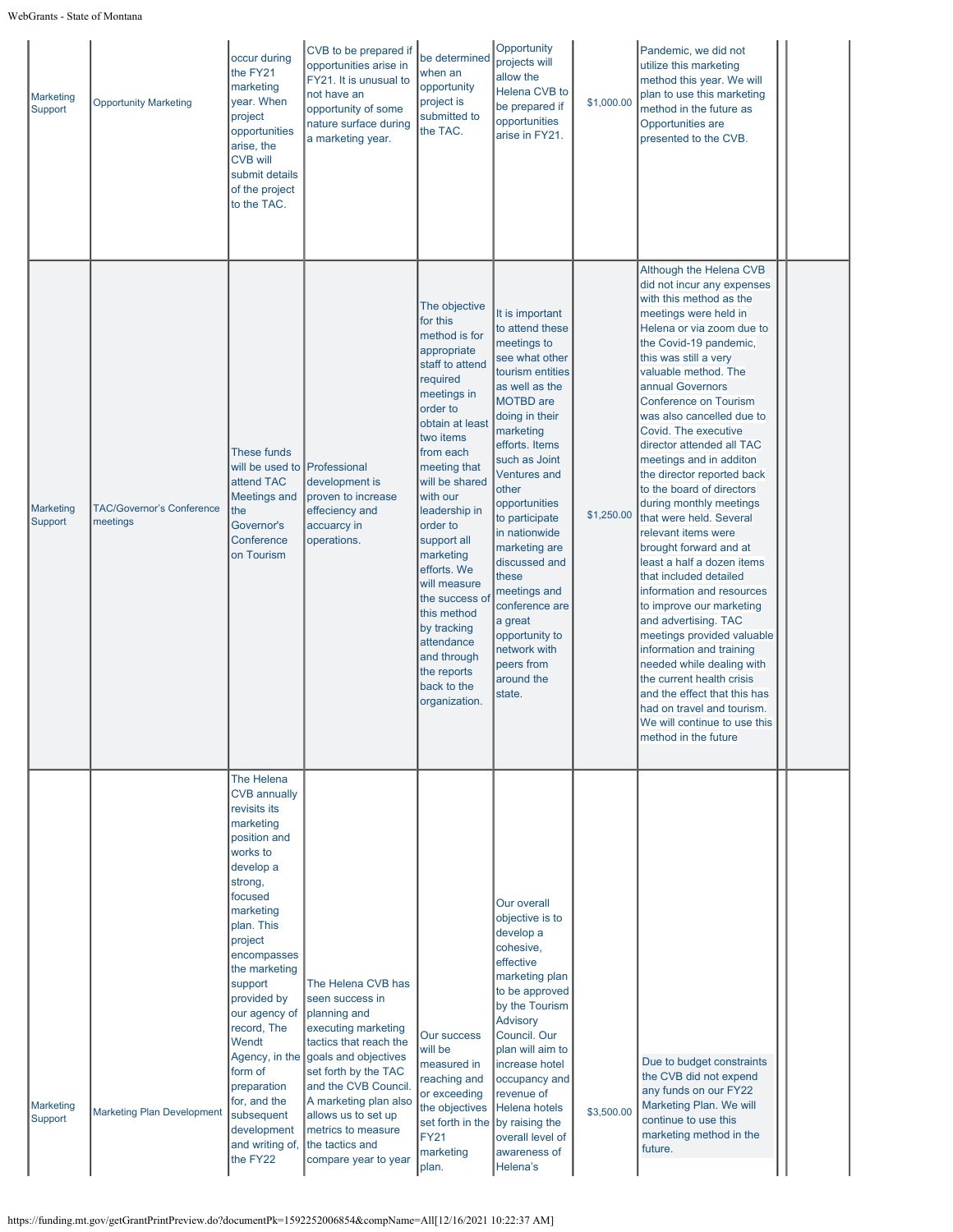| Marketing<br>Plan for<br>the Tourism<br>Advisory<br>Council. Also<br>included in<br>this cost is<br>any materials<br>needed for<br>the<br>presentation<br>of the<br>marketing<br>plan to the<br>Tourism<br><b>Advisory</b><br>Council. | allowing us to fine<br>tune what is<br>submission to successful and what<br>has not worked. | historic,<br>cultural, and<br>recreational<br>attractions and<br>activities. All<br>tactics will<br>address the<br>travel decision<br>process. |              |  |
|----------------------------------------------------------------------------------------------------------------------------------------------------------------------------------------------------------------------------------------|---------------------------------------------------------------------------------------------|------------------------------------------------------------------------------------------------------------------------------------------------|--------------|--|
|                                                                                                                                                                                                                                        |                                                                                             |                                                                                                                                                | \$100,000.00 |  |

# *Markething Method Evaluation Attachments*

Attachment 1 **Attachment 1** [Helena CVB FY21 BvsA & Pie Chart.xlsx](https://funding.mt.gov/fileDownload.jsp?filename=1635461222301_Helena+CVB+FY21+BvsA+%26+Pie+Chart.xlsx) **Attachment 2 Attachment 3 Attachment 4 Attachment 5 Attachment 6 Attachment 7 Attachment 8 Attachment 9 Attachment 10**

# *Marketing Method Budget*

| <b>Marketing Segment</b> | <b>Marketing Method</b>                   | Bed tax funded budget | Non bed tax funded budget (optional) |
|--------------------------|-------------------------------------------|-----------------------|--------------------------------------|
| <b>Consumer</b>          | <b>Print Advertising</b>                  | \$6,000.00            | \$0.00                               |
| <b>Consumer</b>          | <b>Online/Digital Advertising</b>         | \$50,102.00           | \$0.00                               |
| <b>Consumer</b>          | Photo/Video Library                       | \$1,500.00            | \$0.00                               |
|                          |                                           | \$57,602.00           | \$0.00                               |
| <b>Marketing Support</b> | <b>Printed Material</b>                   | \$3,300.00            | \$0.00                               |
| <b>Marketing Support</b> | Administration                            | \$17,600.00           | \$0.00                               |
| <b>Marketing Support</b> | <b>Research</b>                           | \$2,400.00            | \$0.00                               |
| <b>Marketing Support</b> | Fulfillment/Telemarketing/Call Center     | \$3,500.00            | \$0.00                               |
| <b>Marketing Support</b> | <b>Joint Ventures</b>                     | \$50.00               | \$0.00                               |
| <b>Marketing Support</b> | <b>Opportunity Marketing</b>              | \$50.00               | \$0.00                               |
| <b>Marketing Support</b> | <b>TAC/Governor's Conference meetings</b> | \$50.00               | \$0.00                               |
| <b>Marketing Support</b> | <b>Marketing Plan Development</b>         | \$3,500.00            | \$0.00                               |
|                          |                                           | \$30,450.00           | \$0.00                               |
|                          |                                           | \$88,052.00           | \$0.00                               |

### *Miscellaneous Attachments*

**Description File Name File Size**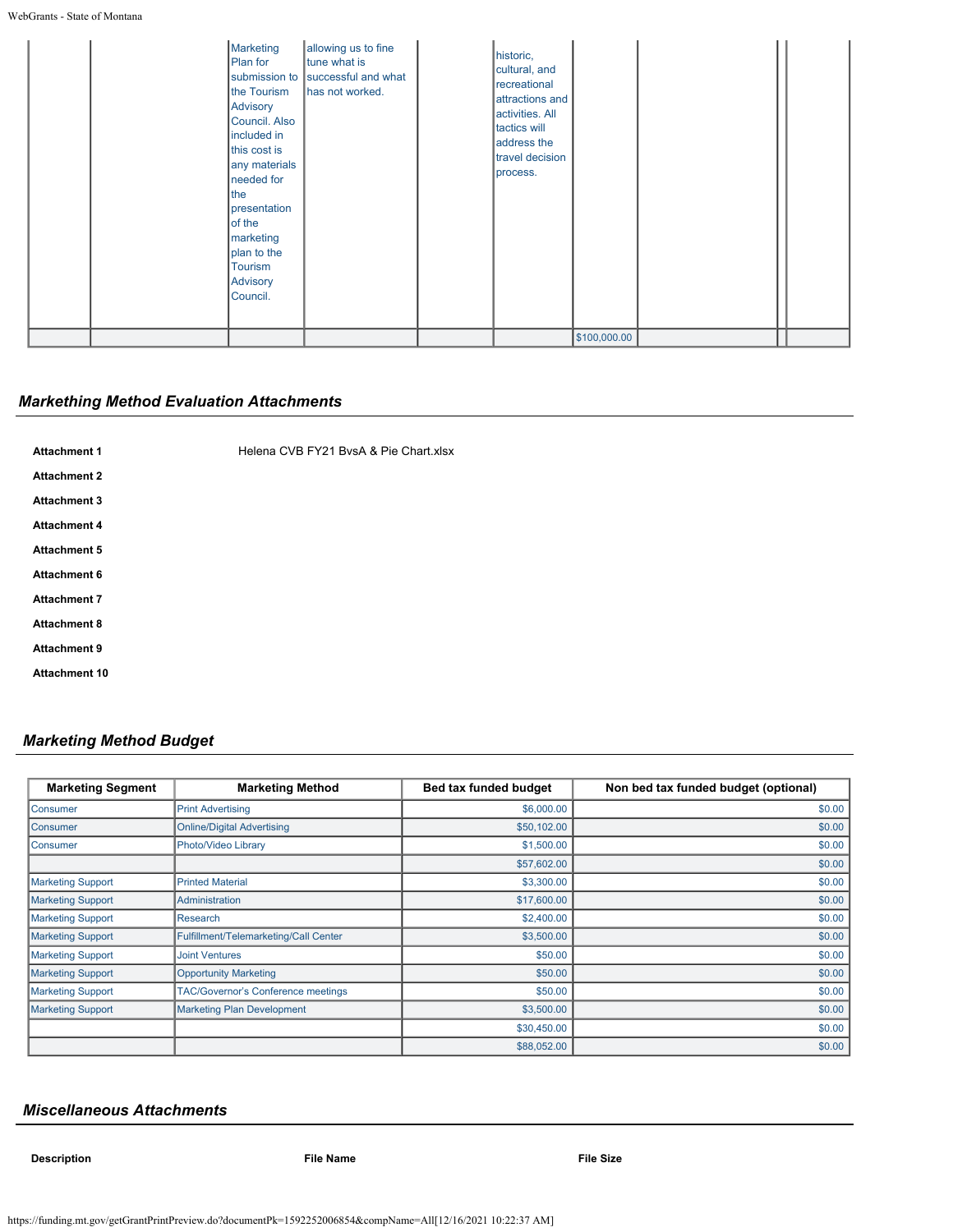# *Reg/CVB Required Documents*

| <b>Description</b>                     | <b>File Name</b>                           | <b>File Size</b> |
|----------------------------------------|--------------------------------------------|------------------|
| Chamber Board CVB MP & Budget Approval | Chamber Board CVB MP & Budget Approval.pdf | 304 KB           |
| Helena CVB Application                 | Helena CVB Application.pdf                 | 200 KB           |
| Helena CVB Cert of Compliance          | Helena CVB Cert of Compliance.pdf          | 278 KB           |
| Helena CVB Pledge of Understanding     | Helena CVB Pledge of Understanding.pdf     | 233 KB           |